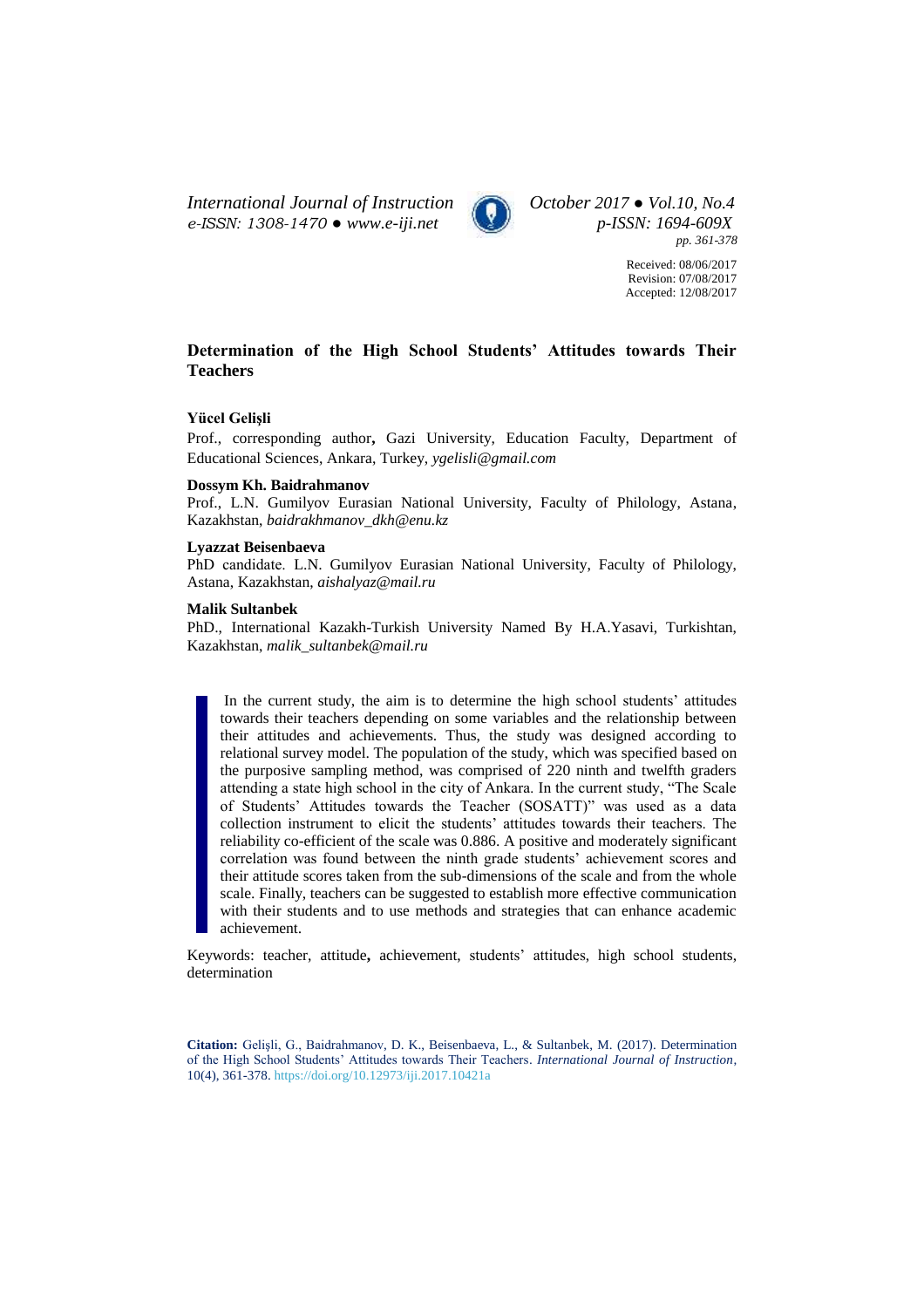### **INTRODUCTION**

The main goal of an education system is to educate qualified people and in this regard, the main responsibility needs to be taken by the teacher. One of the smallest units contributing to the accomplishment of this goal is the class functioning within a certain system. Establishment of positive or negative atmosphere in the class depends on the teacher's classroom management skills to a great extent. That is, the only task of the teacher is not to convey information but also to establish a good classroom climate and to manage it effectively (Kılıç & Aydın, 2016).

The first person interacted by beginning students at school is the teacher. Students get to know the school, classes and instructional settings through their interactions with their teachers. Students loving their teachers are more likely to enjoy their classes and to feel committed to their classes and school environment. For a successful instruction to occur, emotional and social relationships between students and the teacher as well as the teacher's knowledge and skills are of great importance.

Positive relations established between students and the teacher have great influence on the development of positive attitudes towards the teacher. Thus, teachers can exercise an enormous influence on the formation of attitudes and behaviors in the class and towards the teacher. A positive correlation was found between teachers' displaying democratic attitudes and behaviors towards their students and the development of students' different thinking skills. It has also been reported that teachers' democratic attitudes promote the development of students' risk-taking skills defined as students' seeking for new alternatives, ability of understanding complex problems or ideas, defending their own ideas, being courageous, making predictions, leveling self-criticism and clearly expressing failures. Students stated that the reason for some of their undesired behaviors in class is their dislike for the school or the class. Their main reason for not liking the school or the class is their not liking their teacher. The reasons stated by these students for not liking their teacher are their teacher's not listening to them, always allowing the same students to speak, making discrimination among students etc. (Erdoğdu, 2006; Ministry of National Education, 2014).

The teacher's personal and professional qualifications effect his/her attitudes and behaviors. The teacher's attitudes and behaviors related to classroom management affect the classroom climate including emotions, attitudes, values and relationships of students and the teacher and also exercise influence on the extent of learning, selfefficacy perception and accomplishment of the goals of the education program (Good  $\&$ Brophy, 1997; Varış, 1998; Sezgin, 2013). For instruction to be effective, the teacher and students need to attend the class willingly. In the establishment of such an environment, the biggest responsibility should be taken by the teacher. A teacher must be loving, considerate and funny. Loving teachers establish positive relationships with their students. They address their students with their names, are interested in their students' personal problems, are aware that each student is a different individual and make students feel this. Such teachers can gain the trust of their students. Thus, students are more likely to like their teachers and classes (Erden, 2000).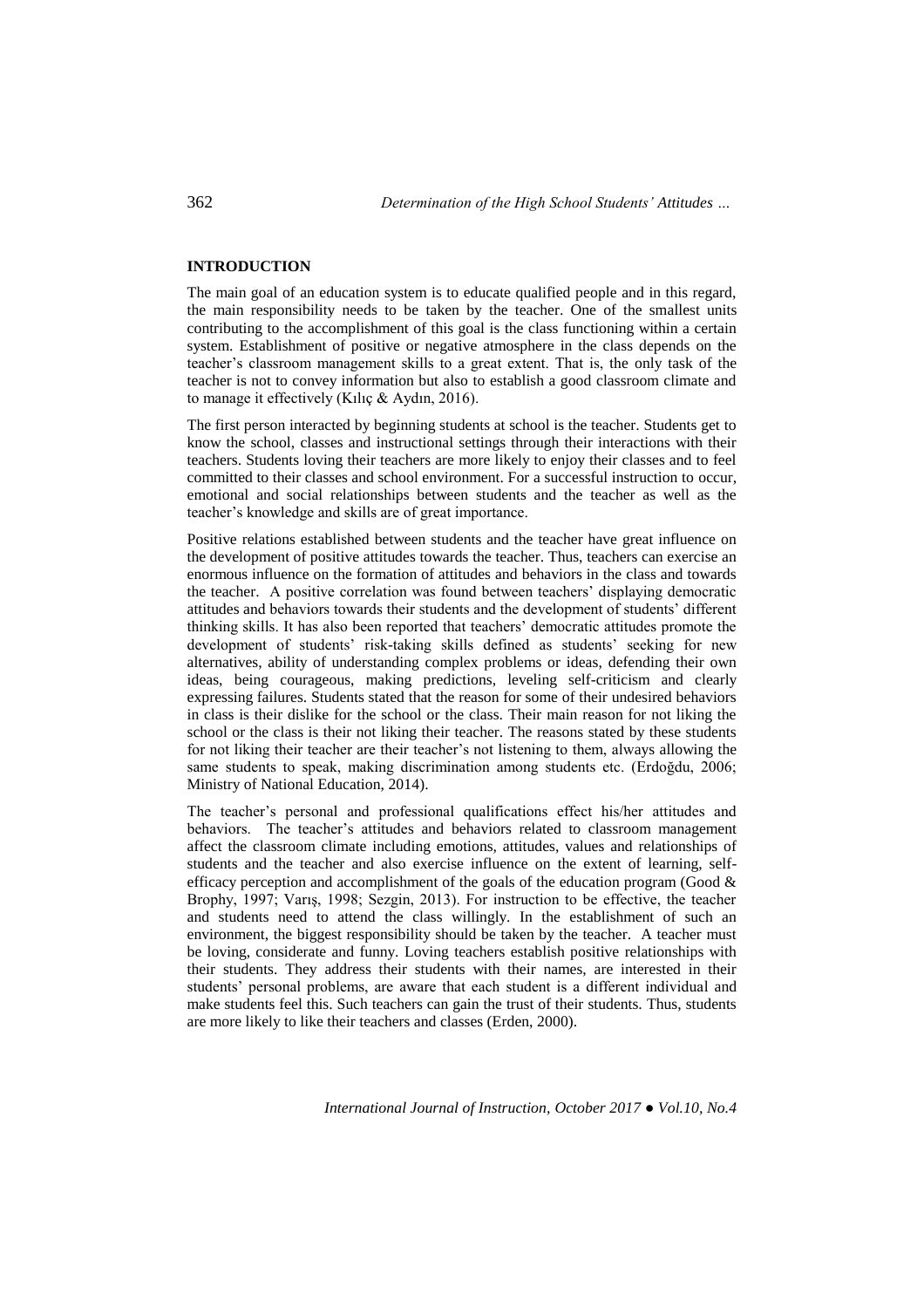Teachers have strong impacts on students' learning and on the elements of learning such as interest, motivation and attitude (Karakuş, 2009:140). Rewards and reinforcements used by teachers play an important role in all the stages of learning process, students' gaining information, skills and attitudes and making these acquired behaviors permanent. The response given by the teacher to a behavior displayed by a student and the effect of this response on the student are of great importance. If the teacher's response makes the student relaxed; then, the student's relevant behavior is expected to be repeated (Arslan, 2007).

A student feels much more comfortable in the class of a teacher to whom he/she feels close, who values the student as a person and treats him/her in a friendly manner than in the class of a teacher who does not show concern for the student. In classes where trust and respect-based warm relationships are established between the teacher and students, productivity increases, discipline problems decrease and likelihood of achieving educational goals increases (Açıkgöz, 1996).

Among the student qualities determining the learning level are affective input characteristics are of special importance. Though it might seem that cognitive behaviorsbased education-instructional settings are effective, affective behaviors determine the direction to be taken by students in these settings. Some of the prominent affective behaviors are love, hatred, fear, sadness and attitude. What students are ready to learn in terms of affective dimension depends on their interests and attitudes (Bloom, 2012; Semerci & Semerci, 2004: 139).

Attitude can be defined as positive or negative behaviors developed by a person in relation to an object, a concept or a state. Attitudes are not in-born but they are learned behaviors. Attitudes are gained through direct experience with the object, reinforcement, imitation and social learning. Many of the attitudes are acquired from other people. For instance, families, teachers, friends and other living things affect the formation of attitudes (Kağıtçıbaşı, 2013; Çetin, 2006: 30).

On the basis of various theoretical approaches, different definitions of attitude have been proposed. According to Şerif & Şerif (1996), attitude refers to a constant state of readiness determining the affective reaction; either positive or negative, to be given by an individual to an object or a state marked with any value judgment of a psychological process. Freedman, Sears and Carlsmith (2003) define attitude as a permanent system involving a behavioral tendency together with cognitive and affective elements. As cited by Cüceloğlu (2005), according to Baron and Byrne (1977), attitudes are long-term affective, belief-induced and behavioral tendencies. Two common features of these definitions are attitudes' being long-term or permanent and comprised of cognitive, affective and behavioral elements (Zan & Di Martino, 2007).

Attitude is an important factor for success. When considered from this perspective, educational process is expected to contribute to the development of positive attitudes. In the formation of attitudes, the school and the classroom environment are of great importance. Attitudes developed by students towards their teachers, classes, schools etc. affect their education life and future because each student is in class with his/her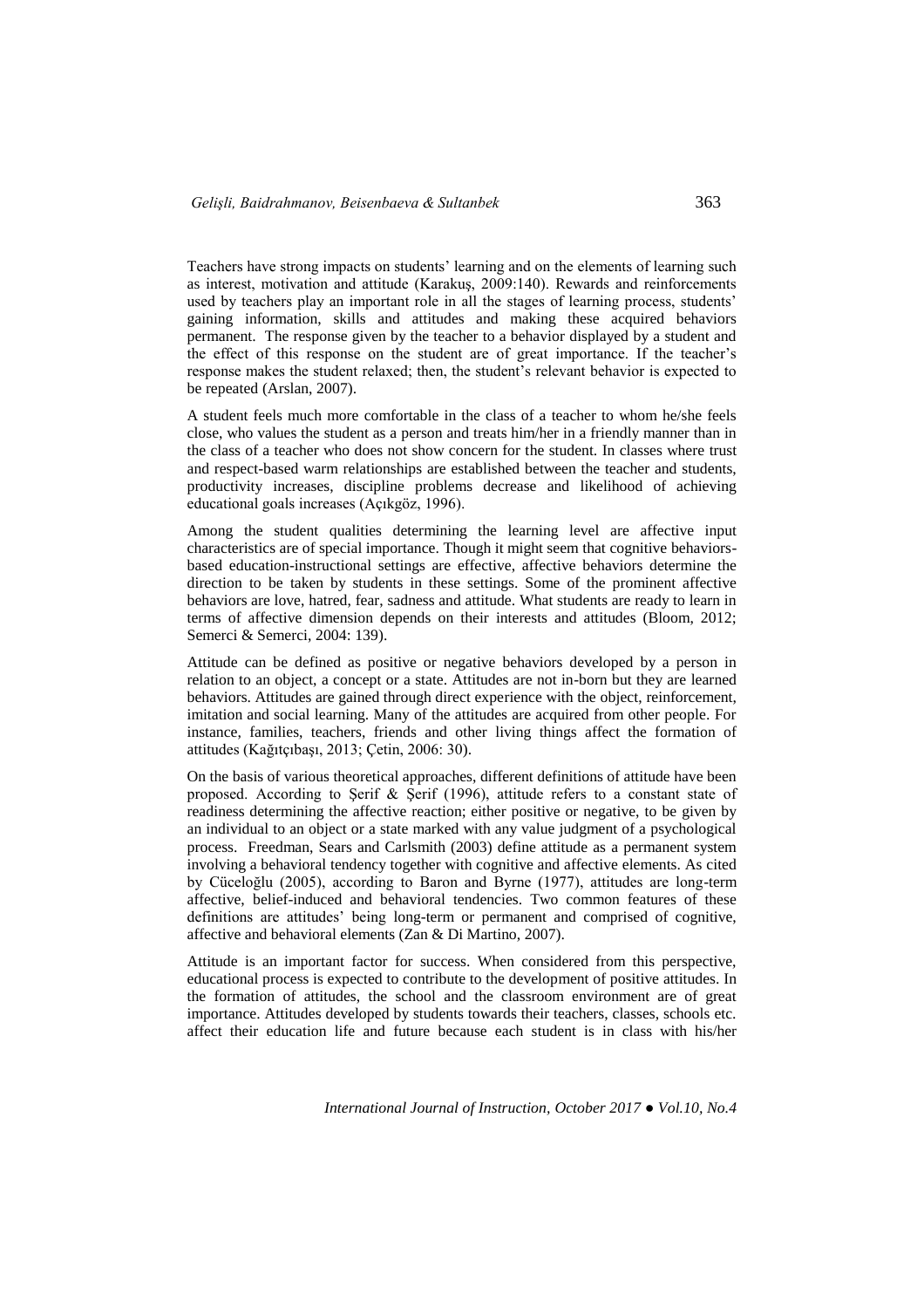emotions and with them, they participate in lessons, conduct activities and interact with their teachers and friends. In the formation of attitudes in an educational setting, the most important role should be fulfilled by the teacher. Teachers can also play important roles in the formation of students' attitudes towards their teachers and schools, their attending the school and school achievement. Particularly in the puberty period in which communication gains a special importance, students' relationships with their teachers affect their attitudes towards classes to a greater extent (Bloom, 2012; Semerci  $\&$ Semerci, 2004; MONE: 2014).

In research focusing on attitudes, it has been revealed that there is a significant relationship between students' school achievement and attitudes. Erdoğdu (2007) conducted a study entitled "Relationships between parents' attitudes, teachers' behaviors and students' academic achievement" and found that teachers' attitudes have a significant effect on students' achievement. In this regard, it can be argued that there is a significant relationship between teachers' behaviors and students' academic achievement. Satisfaction from the student-teacher interaction and the teacher's exhibiting tolerant and democratic attitudes were found to have important influence on the student's achievement.

Chidolue (1996) reported a correlation between effective teacher qualifications and students' attitudes, learning and achievement. It has also been reported in the literature that students loving their teachers invest more efforts for their classes and become more successful. For students, being accepted and loved by their teachers is a very important psychological need. Being criticized and not being liked make students scared and unsuccessful. Teachers' authoritarian attitudes, lack of information, indifference to their profession and students, giving their instruction without caring about knowing their students, unpreparedness for their classes are other reasons behind students' failur**e** (Taş, 2005; MONE, 2014).

According to Ergin (2006), a student's displaying positive attitude towards a class results in an increase in his/her success in this class. Factors such as the learning climate to be established in the class by the teacher, students' active participation in the class, methods adopted by students to study, their expectations from the class and working environment affect students' attitudes towards this class (Aktepe and at all, 2014: 263). From the above-mentioned research, it seems to be clear that students' attitudes towards their teachers affect their academic achievement. However, there have been no studies concerning students' attitudes towards the teacher and its' relationship between students' academic achievement. In this connection, the current study aimed at determining students' attitudes towards their teachers and their effects on their academic achievement.

### **Purpose**

The purpose of the current study is to determine the high school students' attitudes towards their teachers depending on some variables and the relationship between their attitudes and achievements. To this end, answers to the following questions were sought: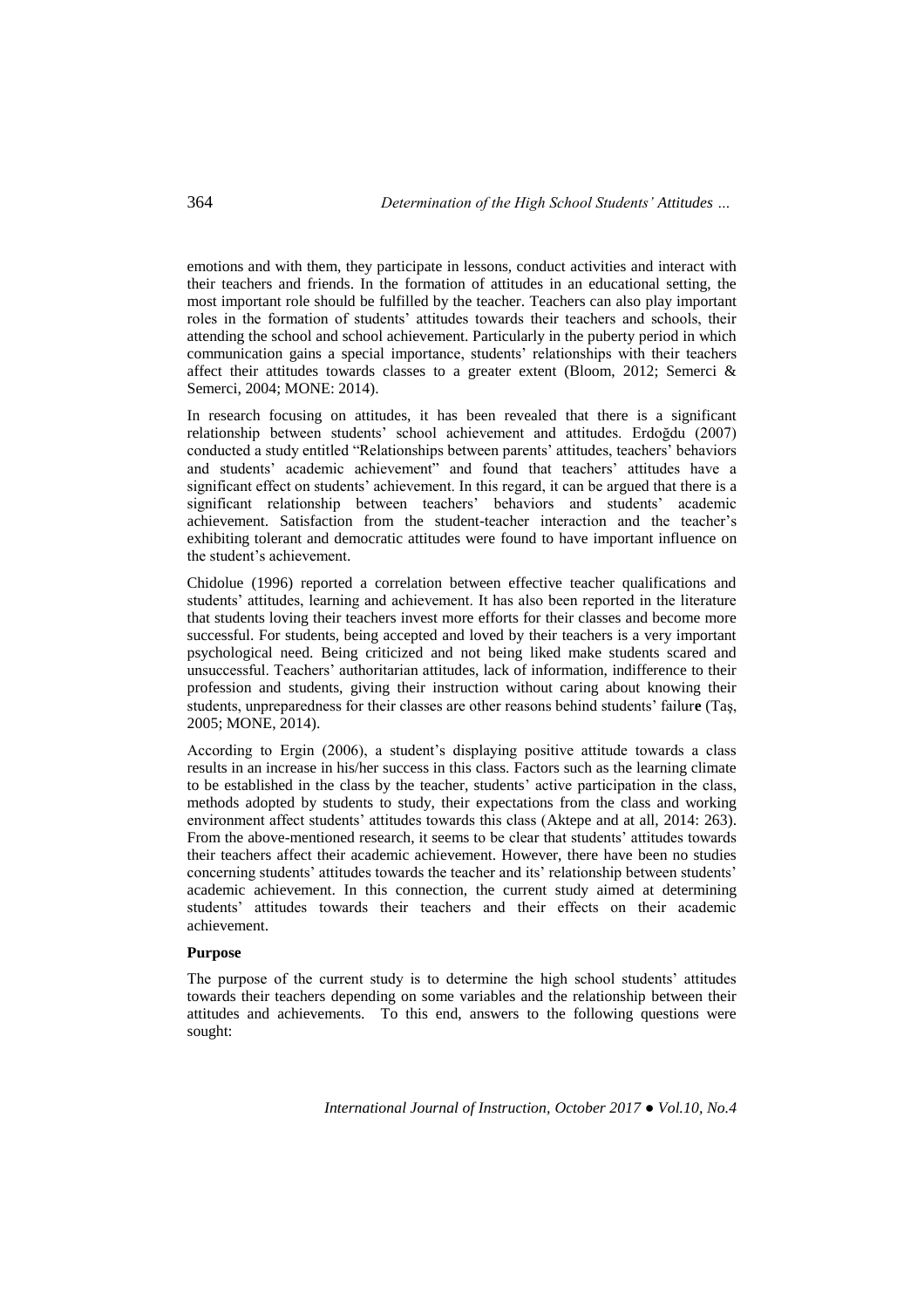- 1. Do the students' attitudes towards their teachers vary significantly depending on grade level variable?
- 2. Do the students' attitudes towards their teachers vary significantly depending on gender variable?
- 3. Is there a significant correlation between the ninth grade students' achievement and attitudes towards their teachers?
- 4. Depending on their gender, is there a significant correlation between the ninth grade students' achievement and attitudes towards their teachers?

## **METHOD**

### **Research Design**

The current study conducted according to general survey model employed the descriptive method. In the current study, it was intended to describe whether there is a significant difference in students' attitudes towards their teachers due to some variables and the relationship between students' attitudes towards their teachers and academic achievement. Therefore, the current study was designed in the form of relational survey model.

The relational survey model is generally used to determine the existence and degree of the relationship between two or more variables. These relationships can be determined through statistical techniques such as correlation, t-test, variance analysis and multiple regression (Metin, 2014; Büyüköztürk, 2013; Özdamar, 2013).

#### **Research Population**

The population of the study was determined based on the purposive sampling method. It was comprised of 220 ninth and twelfth grade students attending a state school in the city of Ankara. The application was conducted within the biology course and biology course grades were taken as the academic achievement of the students.

## **Data Collection Instrument**

In the study, in order to determine the students' attitudes towards their teachers, "The Scale of Students' Attitudes towards the Teacher (SOSATT)" developed by Gelişli and Beisenbayeva (2016) and whose validity and reliability studies were conducted was used as a data collection instrument. The scale is in the form of five-point Likert-type including 25 items. SOSATT has four sub-dimensions. These are:

- *Teachers' Personality Characteristics (TPC)***:** This sub-dimension is related to students' opinions about their teachers' positive personality characteristics and attitudes towards these characteristics. In this sub-dimension, items 1, 5, 6, 10, 13, 16, 18, 21, 22, 24 and 25 are included. The possible highest score to be taken from this dimension is 55.
- *Attitudes towards Classroom Management (ATCM)***:** This sub-dimension is related to some classroom management qualities of teachers and students' attitudes towards these qualities. Items 2, 8, 19 and 23 are in this dimension. The highest score to be taken from this dimension is 20.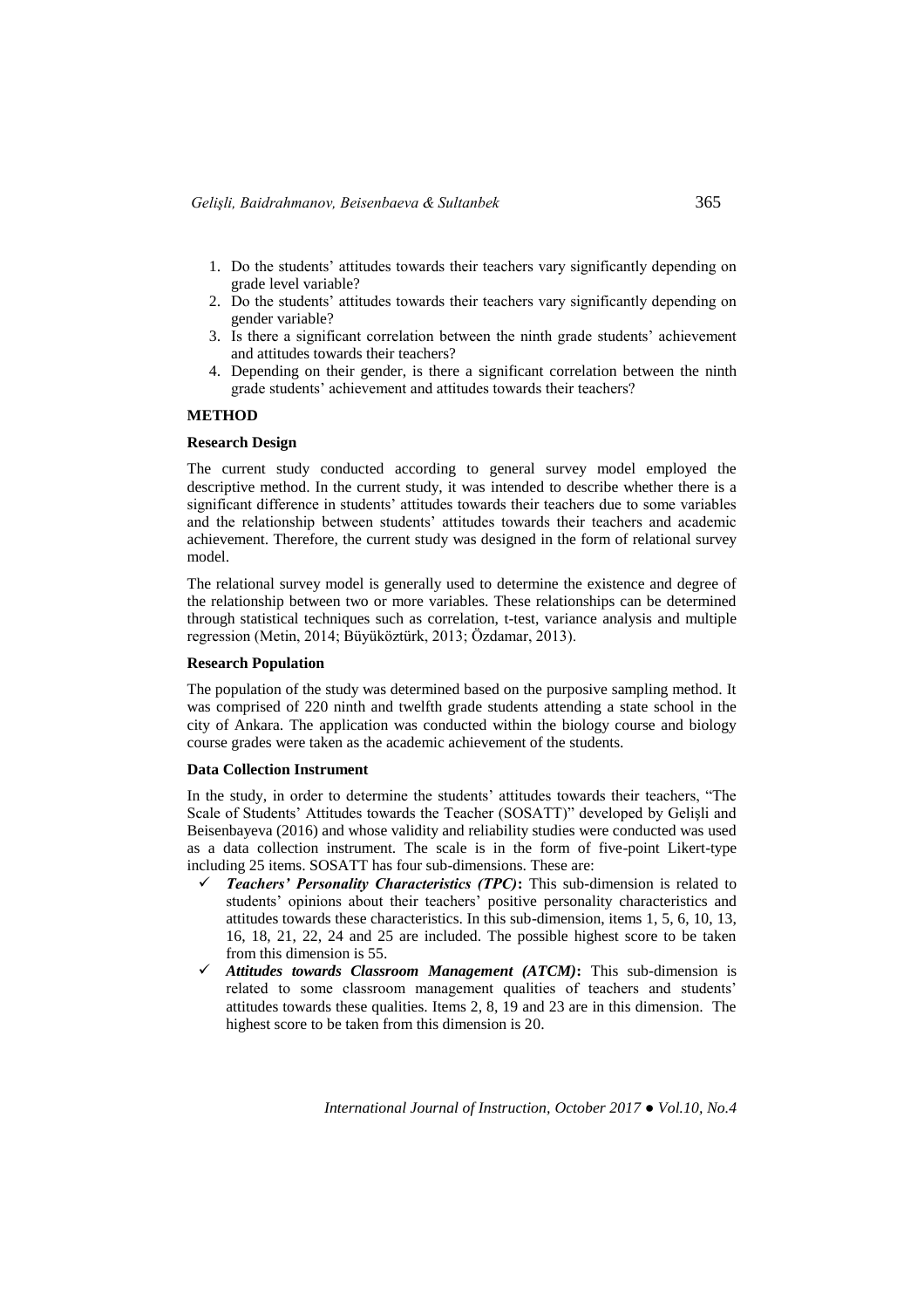- *Interaction with the Teacher (IWT)*: This sub-dimension is related to studentteacher interaction, students' communication with their teachers and whether students are willing to communicate with their teachers. This dimension includes the items 3, 11, 15, 17 and 20. The possible highest score to be taken from this dimension is 25.
- *Negative Attitude towards the Teacher (NATT)***:** This sub-dimension is related to students' negative opinions about and attitudes towards their teachers. This dimension includes the items 4, 7, 9, 12 and 14. The possible highest score to be taken from this dimension is 25.

As the items 4, 7, 9, 12, 14 and 15 in the scale are negative items, they are reversely coded. The Cronbach Alpha reliability coefficients of the sub-dimensions of the scale are as follows: for the first sub-dimension it is 0.876; for the second sub-dimension it is 0.718; for the third sub-dimension it is 0.710; for the fourth sub-dimension it is 0.702. Reliability value for the whole scale is 0.886 (If  $0.80 \le \alpha < 1.00$ , then the scale is highly reliable). This shows that the scale is highly reliable (Turgut, 1992).

### **Data Analysis**

The study aimed to investigate the students' attitudes towards their teachers depending on some variables (gender, grade level) and to investigate the relationship between their attitudes and academic achievement.

By using Kolmogorov-Smirnov Normal Distribution Test, it was tested whether the data related to the sub-dimensions and general total scores exhibit normal distribution. The test revealed that scores of the four sub-dimensions and SOSATT general score do not show normal distributions  $(p<0.05)$ . Therefore, comparisons were conducted by using non-parametric Mann Whitney U Test and Kruskal Wallis Test and correlations were tested by using Spearman Brown Rank Correlation Coefficient (Büyüköztürk, 2013; Green & Salkind, 2008; Kalaycı, 2005; Özdamar, 2013).

### **FINDINGS**

In this section, findings obtained from the statistical analysis of the data collected about the students' attitudes towards their teachers are presented.

### **Students' Attitudes towards Their Teachers**

Means and standard deviations of the students' responses to each item in the scale are given in Table 1.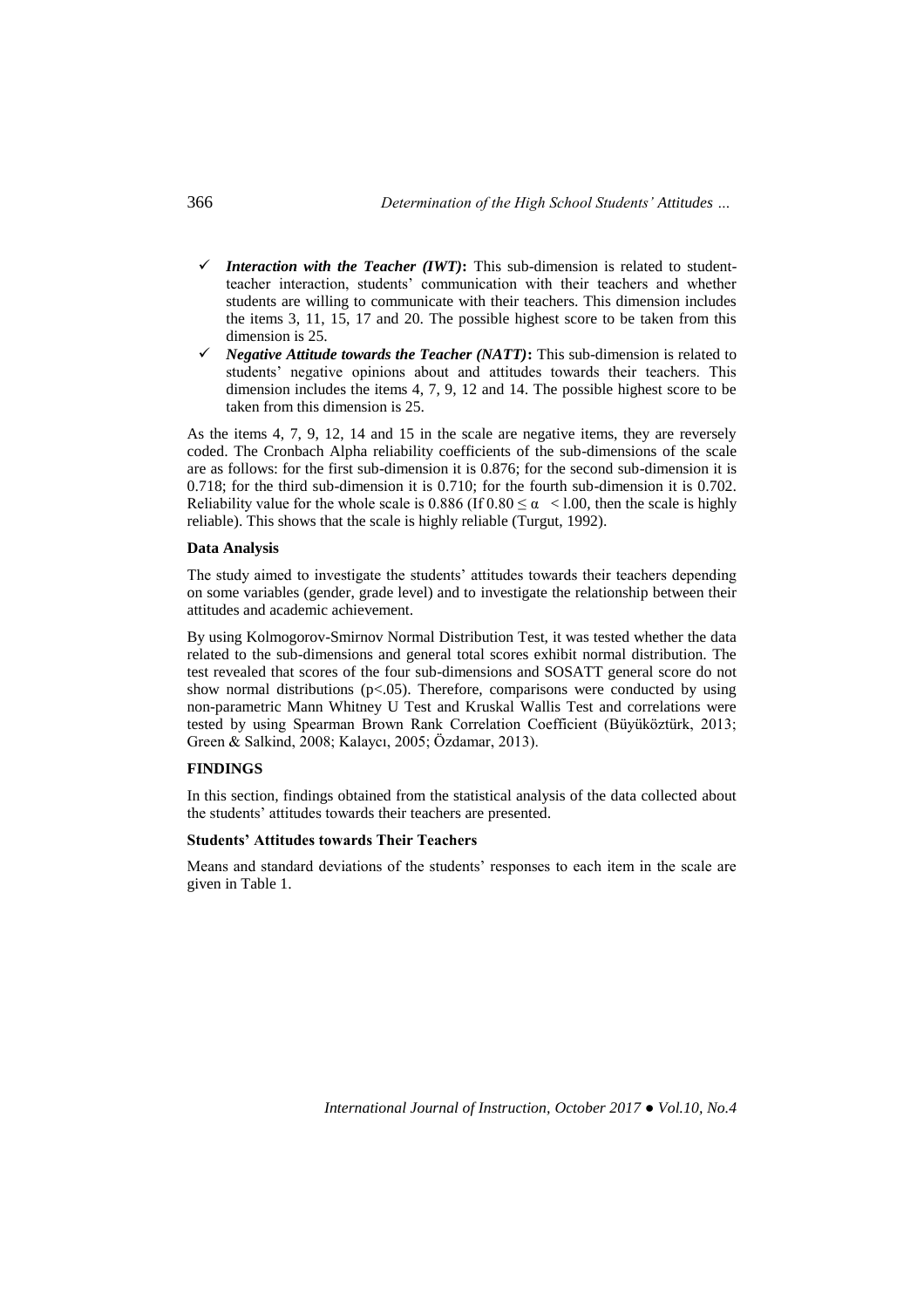Table 1

Findings Obtained from the Whole Scale about the Students' Attitudes towards their Teachers

| Scale Items                                                             | N   | (X)  | (S)  |
|-------------------------------------------------------------------------|-----|------|------|
| I think that teachers are role models                                   | 220 | 3,85 | 1,12 |
| I appreciate teachers who are honest to their students                  | 220 | 4,37 | 1,06 |
| I like listening to teachers                                            | 220 | 3,76 | 1,16 |
| I think that teachers are not competent enough in their subject area    | 220 | 3.91 | 1,26 |
| I think that teachers approach to their students with love              | 220 | 3,69 | 1,14 |
| Teachers are honest people                                              | 220 | 3,73 | 1,11 |
| If I did not have to, I would not greet my teachers                     | 220 | 4,09 | 1,39 |
| I enjoy listening to teachers establishing effective communication with | 220 | 4,18 | 1,15 |
| students                                                                |     |      |      |
| I think that teachers are very boring people                            | 220 | 3,89 | 1,34 |
| I think that in each case teachers are supportive to their students     | 220 | 3,47 | 1,28 |
| I am happy to communicate with teachers                                 | 220 | 3,99 | 1,18 |
| I do not mind teachers                                                  | 220 | 4,17 | 1,25 |
| I think that teachers teach their classes very well                     | 220 | 3,52 | 1,05 |
| I always hate teachers                                                  | 220 | 4,29 | 1,27 |
| I do not want to meet teachers outside the class                        | 220 | 3,78 | 1,39 |
| I think that teachers are self-sacrificing                              | 220 | 3,30 | 1,19 |
| When I see my teachers on the street, I want to greet them              | 220 | 3,94 | 1,31 |
| I think that teachers are ideal people                                  | 220 | 3,59 | 1,15 |
| I appreciate teachers having democratic attitudes                       | 220 | 3,97 | 1,21 |
| I enjoy working together with teachers                                  | 220 | 3,75 | 1,34 |
| I think that teachers enjoy doing their job                             | 220 | 3,58 | 1,31 |
| I believe that all teachers like their students                         | 220 | 3,39 | 1,35 |
| I like teachers who enjoy doing their job                               | 220 | 4,32 | 1,04 |
| I believe that teachers do their best for us                            | 220 | 3,86 | 1,15 |
| I think that teachers have humanistic characteristics                   | 220 | 3,92 | 1,15 |

When the scores given in Table 1 are examined, it is seen that the majority of the students' attitude scores are over the level of agreement. The lowest agreement is with the item "I think that in each case teachers are supportive to their students"  $(X=3.47)$ and the highest agreement is with the item "I like teachers who enjoy doing their job"  $(X = 4.32)$ . It can be argued that the students' attitudes towards their teachers are positive in general.

### **Investigation of the Students' Attitudes towards their Teachers in terms of Some Variables**

The findings related to whether the students' attitudes towards their teachers vary significantly depending on some variables are discussed here. In this regard, it was investigated whether there is a significant difference between the ninth grade students' attitudes towards their teachers and those of the twelfth grade students. Yet, as SOSATT scores did not exhibit normal distribution, the comparison was made with Mann Whitney U Test.

The results of the statistical analysis of the students' grade level-based attitudes towards their teachers are given in Table 2.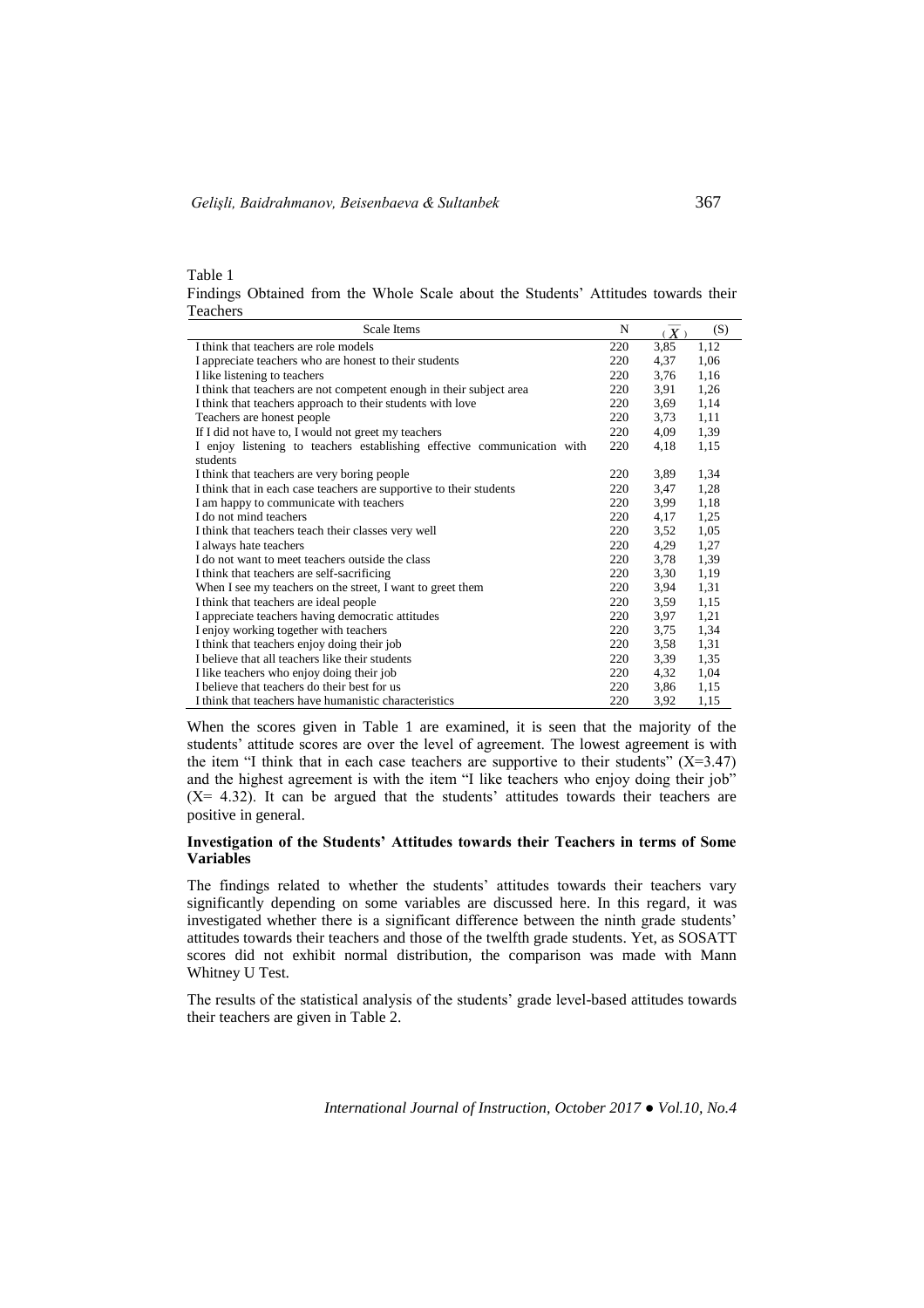| $1$ ave $\angle$                                                              |  |  |  |  |  |
|-------------------------------------------------------------------------------|--|--|--|--|--|
| Comparison of the SOSATT scores of the ninth and twelfth grade students (Mann |  |  |  |  |  |
| Whitney U Test)                                                               |  |  |  |  |  |

| Group                                        |                           | N   | X     | S     | Mean<br>Rank | Rank Sum | U Value  | p     |
|----------------------------------------------|---------------------------|-----|-------|-------|--------------|----------|----------|-------|
| The teacher's<br>personality                 | q <sup>th</sup><br>grade  | 109 | 41,32 | 8,59  | 119,95       | 13074,50 | 5019,500 | 0,029 |
| characteristics<br>(TPC)                     | $12^{th}$<br>grade        | 111 | 38,49 | 8,89  | 101,22       | 11235,50 |          |       |
| Attitudes towards<br>Classroom               | q <sup>th</sup><br>grade  | 109 | 16,08 | 3,82  | 96,80        | 10551,00 | 4556,000 |       |
| Management<br>(ATCM)                         | $12^{th}$<br>grade        | 111 | 17,58 | 2,93  | 123,95       | 13759,00 |          | 0,001 |
| Interaction with                             | 9 <sup>th</sup><br>grade  | 109 | 19,29 | 4,57  | 111,03       | 12102,00 | 5992,000 | 0,903 |
| the teacher (IWT)                            | $12^{th}$<br>grade        | 111 | 19,15 | 4,74  | 109,98       | 12208,00 |          |       |
| Negative attitudes<br>towards the            | q <sup>th</sup><br>grade  | 109 | 19,67 | 4,35  | 99,70        | 10865,50 | 4872,500 | 0,012 |
| teacher (NATT)                               | $12^{\text{th}}$<br>grade | 111 | 21,02 | 4,01  | 121,10       | 13442,50 |          |       |
| Attitudes towards<br>the teacher<br>(SOSATT) | q <sup>th</sup><br>grade  | 109 | 96,35 | 17,97 | 111,17       | 12117,50 | 5976,500 | 0,877 |
|                                              | $12^{\text{th}}$<br>grade | 111 | 96,24 | 16,68 | 109,84       | 12192,50 |          |       |

In Table 2, comparisons of the attitudes of the ninth grade students and twelfth grade students towards each sub-dimension of SOSATT are presented. When Table 2 is examined, it can be argued that depending on the grade level;

- A significant difference was found between the mean TPC scores of the groups (**U=5019.500, p<.05**). The ninth grade students' attitudes towards the teacher's personality characteristics are more positive than those of the twelfth graders.
- It was determined that there is a significant difference between the ATCM scores of the groups (**U=4556.000, p<.05**). The twelfth grade students' attitudes towards the teacher's classroom management are more positive than those of the ninth graders.
- There is no significant difference between IWT scores of the groups (U=5992.000, p>.05).
- It was determined that there is a significant difference between the NATT scores of the groups (**U=4872.500, p<.05**). The twelfth graders' negative attitudes towards their teachers are more than those of the ninth graders.
- There is no significant difference between the SOSATT general mean scores of the groups  $(U=5976.500, p>0.05)$ .

In light of the data presented in Table 2, it can be argued that the students' attitudes towards their teachers do not vary much throughout their high school education but ninth graders have more positive attitudes in relation to the first sub-dimension of the scale (TPC) and towards the twelfth grade, the students attitudes towards their teachers

*International Journal of Instruction, October 2017 ● Vol.10, No.4*

 $Table 2$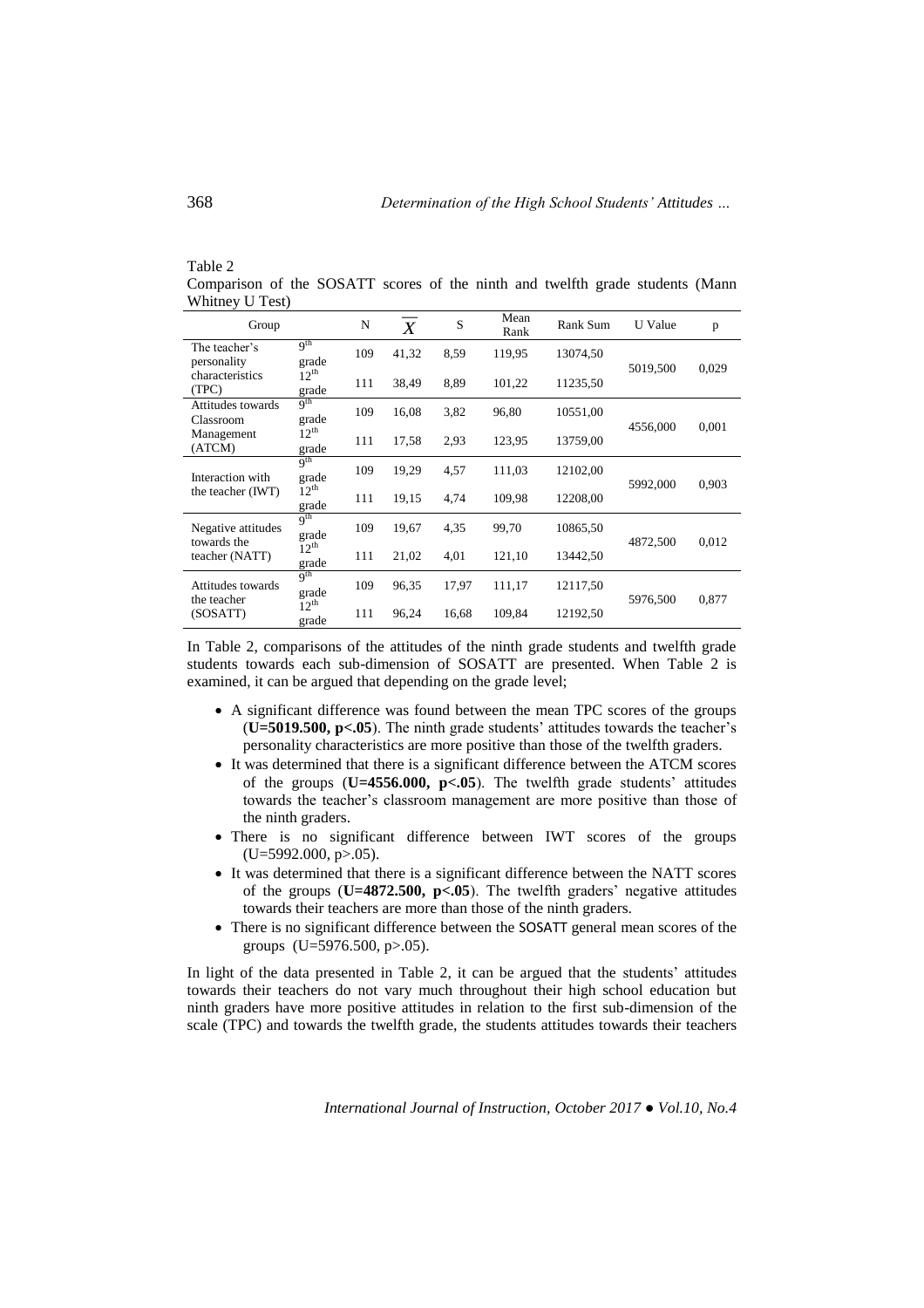become more negative. In the second sub-dimension of the scale (ATCM), the twelfth grade students' attitudes are more positive. In the third sub-dimension of the scale (NATT), the twelfth grade students' attitudes are more negative. For the whole of the scale, no significant difference based on the grade level of the students between the students' attitudes was found.

It was also investigated whether the students' gender caused significant differences in the students' SOSATT scores. As SOSATT scores did not exhibit a normal distribution, comparison of the attitudes on the basis of gender variable was performed by using Mann Whitney U Test. The results of the statistical analysis of the students' attitudes depending on their gender are given in Table 3.

#### Table 3

Comparison of the students' SOSATT scores on the basis of their gender (Mann Whitney U Test)

| Group                                               |                | N          | $\boldsymbol{X}$ | S            | Mean<br>Rank    | Rank Sum             | U Value  | p     |
|-----------------------------------------------------|----------------|------------|------------------|--------------|-----------------|----------------------|----------|-------|
| The teacher's                                       | Female         | 100        | 39,83            | 9,03         | 110,31          | 11031.00             |          |       |
| personality<br>characteristics<br>(TPC)             | Male           | 120        | 39,95            | 8.71         | 110,66          | 13279,00             | 5981,000 | 0,968 |
| Attitudes towards                                   | Female         | 100        | 17,44            | 3,04         | 121,28          | 12128.00             |          |       |
| Classroom<br>Management<br>(ATCM)                   | Male           | 120        | 16.33            | 3,74         | 101,52          | 12182,00             | 4922,000 | 0,020 |
| Interaction with                                    | Female         | 100        | 19,27            | 5.08         | 114.03          | 11402,50             | 5647,500 | 0,452 |
| the teacher (IWT)                                   | Male           | 120        | 19,17            | 4,27         | 107,56          | 12907,50             |          |       |
| Negative attitudes<br>towards the<br>teacher (NATT) | Female<br>Male | 100<br>120 | 21,12<br>19,71   | 4,02<br>4,30 | 123,26<br>99,87 | 12325,50<br>11984,50 | 4724,500 | 0,006 |
| Attitudes towards                                   | Female         | 100        | 97,66            | 17,63        | 116,37          | 11637,00             |          |       |
| the teacher<br>(SOSATT)                             | Male           | 120        | 95,16            | 16,99        | 105,61          | 12673.00             | 5413,000 | 0,212 |

In Table 3, comparisons of the attitudes of the male students and female students towards each sub-dimension of SOSATT are presented. When Table 3 is examined, it can be argued that depending on the gender;

- There is no significant difference between the TPC scores of the groups  $(U=5981.000, p>0.05)$ .
- There is a significant difference between the ATCM scores of the groups (**U=4922.000, p<.05**). The female students' attitudes towards the teacher' classroom management are more positive than those of the male students.
- There is no significant difference between the IWT scores of the groups  $(U=5647.500, p>0.05)$ .
- There is a significant difference between the NATT scores of the groups (**U=4724.500, p<.05**). The female students' negative attitudes towards their teachers are more than those of the male students.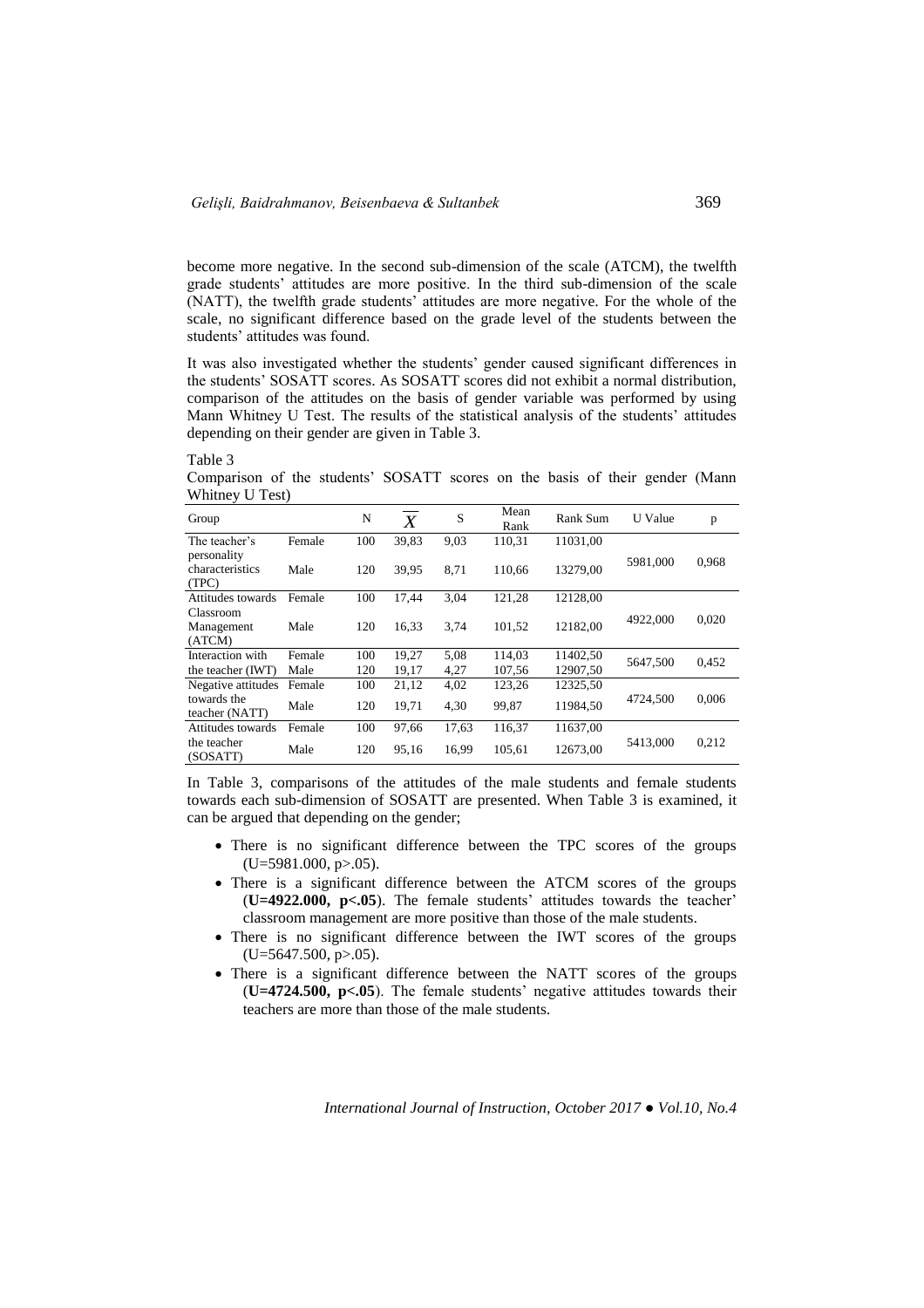There is no significant difference between the SOSATT general scores of the groups (U=5413.000, p>.05).

The data presented in Table 3 show that the students' attitudes towards their teachers do not vary significantly depending on the gender variable in terms of the general total scores from the scale. However, in the second sub-dimension of the scale (ATCM), the female students' attitudes towards the teacher's classroom management are more positive than those of the male students and in the third sub-dimension of the scale (NATT), the female students' attitudes are more negative.

### **The Relationship between the Ninth Grade Students' Attitudes towards their Teachers and Academic Achievement**

It was investigated whether there is a significant difference between the ninth grade students' SOSATT scores and biology course academic achievement. As SOSATT score did not display a normal distribution, correlation analysis was conducted through Spearman Brown Rank Correlation Coefficient. The results of the analysis are given in Table 4.

Table 4

The correlation between the ninth grade students' biology course academic achievement and SOSATT scores (Spearman Brown Rank Correlation Coefficient)

| <b>Variables</b>                                             |     |       |       |
|--------------------------------------------------------------|-----|-------|-------|
| Achievement *The teacher's personality characteristics (TPC) | 109 | 0.439 | 0,000 |
| Achievement * Attitudes towards classroom management (ATCM)  | 109 | 0.358 | 0,000 |
| Achievement * Interaction with the teacher (IWT)             | 109 | 0.499 | 0.000 |
| Achievement * Negative attitudes towards the teacher (NATT)  | 109 | 0.235 | 0.014 |
| Achievment* Attitudes towards the teacher (SOSATT)           | 109 | 0.462 | 0.000 |

As a result of the calculation of Spearman Brown Rank Correlation Coefficient to see the correlation between the ninth grade students' biology course academic achievement and SOSATT scores;

- It was found that there is a medium level, positive and significant correlation between the academic achievement in biology course and TPC scores (**r=0.439, p<.05**).
- It was found that there is a medium level, positive and significant correlation between the academic achievement and ATCM scores (**r=0.358, p<.05**).
- It was determined that there is a medium level, positive and significant correlation between the academic achievement and IWT scores (**r=0.499, p<.05**).
- It was found that there is a low level, positive and significant correlation between the academic achievement and NATT scores (**r=0.235, p<.05**).
- It was determined that there is a medium level, positive and significant correlation between the academic achievement and SOSATT general total scores (**r=0.462, p<.05**).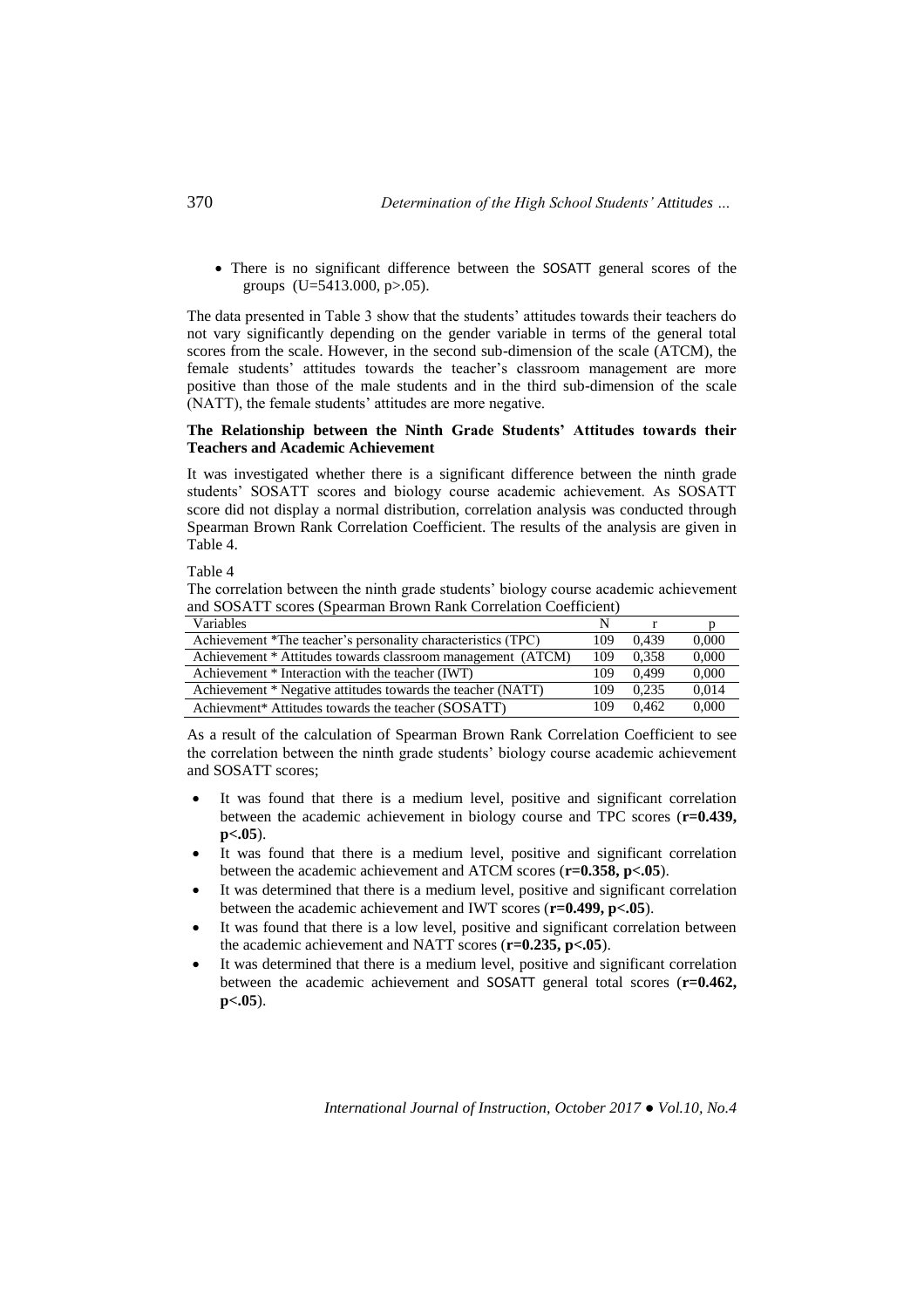On the basis of the data presented in Table 4, it was investigated whether there is a significant correlation between the students' academic achievement in biology course and SOSATT scores. As can be seen in the table, positive, low and medium level and significant correlations were found between the scores taken from the sub-dimensions of the scale and from the whole scale and the academic achievement in biology course. In the national and international literature, it has also been reported that there is a significant correlation between students' attitudes and their academic achievement and this general finding in the literature is supported with the finding of the current study (Ergin, 2006; Anders & Berg, 2005; Erdoğdu, 2007; Chidolue, 1996; Yılmazer & Demir, 2014).

#### **The relationship between the ninth grade students' academic achievement in biology course and their** SOSATT **scores depending on the gender variable**

The effect of gender on the relationship between the ninth grade students' academic achievement in biology and their SOSATT scores was investigated. As the SOSATT scores did not exhibit a normal distribution, the correlation was calculated by using Spearman Brown Rank Correlation Coefficient. The results of the analysis are summarized in Table 5.

Table 5

The correlation between the ninth grade male and female students' academic achievement in biology course and SOSATT scores (Spearman Brown Rank Correlation Coefficient)

|        | Gender Variables                                               | N  |       |       |
|--------|----------------------------------------------------------------|----|-------|-------|
|        | Achievement * The teacher's personality characteristics (TPC)  | 33 | 0.508 | 0.003 |
|        | Achievement * Attitudes towards classroom management (ATCM) 33 |    | 0,429 | 0,013 |
| Female | Achievement * Interaction with the teacher (IWT)               | 33 | 0.530 | 0.002 |
|        | Achievement * Negative attitudes towards the teacher (NATT)    | 33 | 0,306 | 0,083 |
|        | Achievement * Attitudes towards the teacher (SOSATT)           | 33 | 0,534 | 0,001 |
| Male   | Achievement * The teacher's personality characteristics (TPC)  | 76 | 0,402 | 0.000 |
|        | Achievement * Attitudes towards classroom management (ATCM) 76 |    | 0.329 | 0.004 |
|        | Achievement * Interaction with the teacher (IWT)               | 76 | 0,496 | 0,000 |
|        | Achievement * Negative attitudes towards the teacher (NATT)    | 76 | 0.218 | 0,059 |
|        | Achievement * Attitudes towards the teacher (SOSATT)           | 76 | 0,434 | 0.000 |

As a result of the Spearman Brown Rank Correlation Coefficient calculation, for the female students, it was found that;

- There is a medium level, positive and significant correlation between academic achievement in biology course and TPC scores (**r=0.508, p<.05**).
- There is a medium level, positive and significant correlation between academic achievement and ATCM scores (**r=0.429, p<.05**).
- There is a medium level, positive and significant correlation between academic achievement and IWT scores (**r=0.530, p<.05**).
- There is a medium level, positive and significant correlation between academic achievement and NATT scores (r=0.306, p>.05).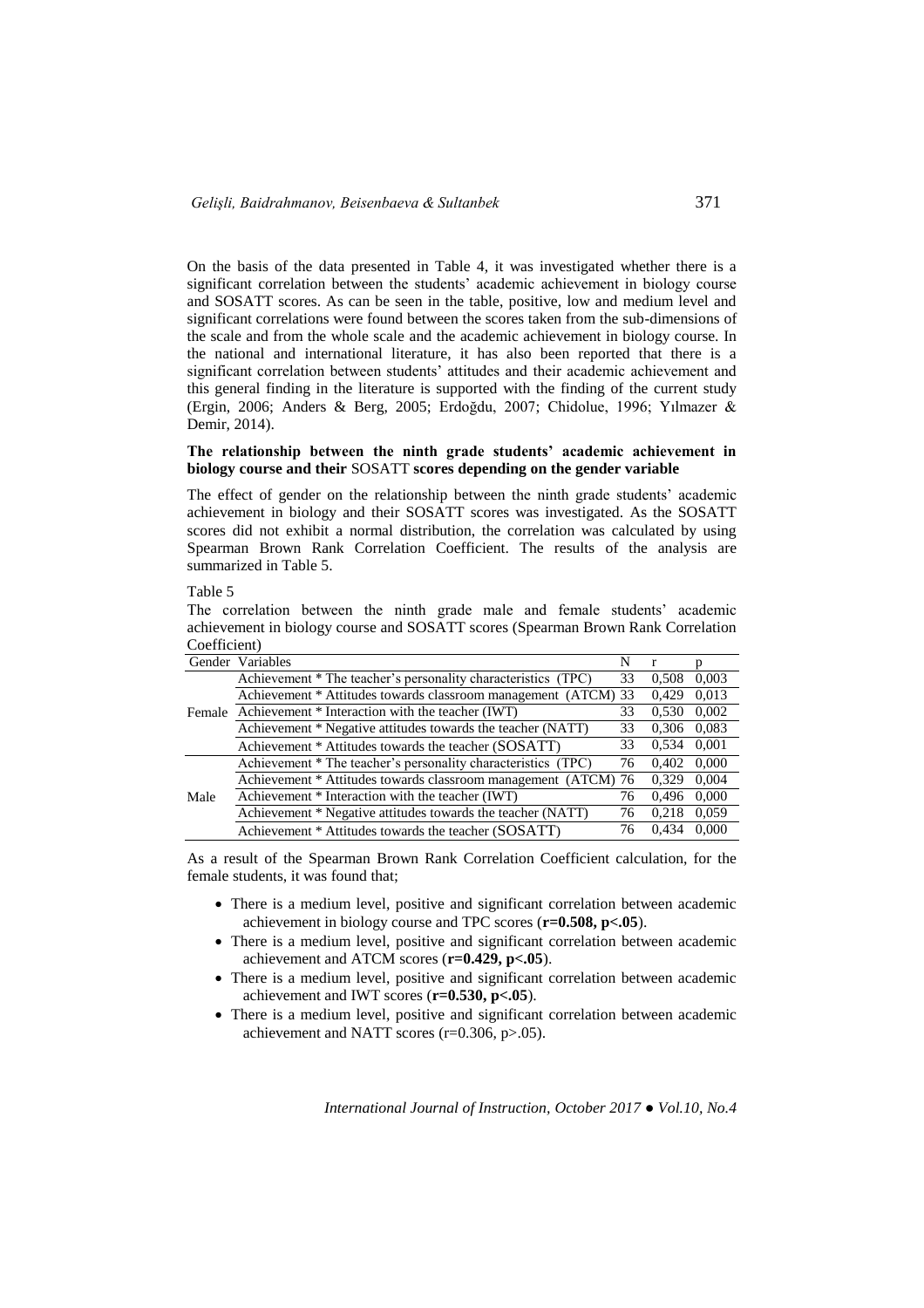There is a medium level, positive and significant correlation between academic achievement and SOSATT general total scores (**r=0.402, p<.05**).

On the basis of the data presented in Table 5, it was investigated whether there is a significant correlation between the ninth grade female students' academic achievement scores in biology course and SOSATT scores. In light of the data presented in this table, it can be maintained that there are medium level, positive and significant correlations between the ninth grade female students' scores taken from the sub-dimensions of the scale and from the whole scale and the academic achievement scores in biology course.

For the male students, it was found that;

- There is a medium level, positive and significant correlation between academic achievement in biology course and TPC scores (**r=0.402, p<.05**).
- There is a medium level, positive and significant correlation between academic achievement and ATCM scores (**r=0.329, p<.05**).
- There is a medium level, positive and significant correlation between academic achievement and IWT scores (**r=0.496, p<.05**).
- There is a low level, positive and significant correlation between academic achievement and NATT scores (r=0.218, p>.05).
- There is a medium level, positive and significant correlation between academic achievement and SOSATT general total scores (**r=0.434, p<.05**).

On the basis of the data presented in Table 5, it was investigated whether there is a significant correlation between the ninth grade male students' academic achievement scores in biology course and SOSATT scores. The data presented in this table show that there are low and medium level, positive and significant correlations between the ninth grade male students' scores taken from the sub-dimensions of the scale and from the whole scale and the academic achievement scores in biology course.

In literature, there are similar findings of various studies on students' attitudes and academic achievement scores. Findings of this study is supported by the study of Gardner & MacIntyre (1993), suggesting that there is a significant relationship between attitude and academic achievement. Additionally, Selçuk (1997) and Çoban (1989) argue that there is a positive relationship between attitude and academic achievement. Similarly, Kazazoğlu (2013) found out that the relationship between students' achievement scores and attitudes vary in different courses. In other words, in this study, it was found that although achievement scores of the students with positive attitude towards Turkish course was low, achievement scores of students who had positive attitude towards English course was high. To sum up, research findings show that there is a low or high positive relationship between students' academic achievement scores and attitudes towards the courses.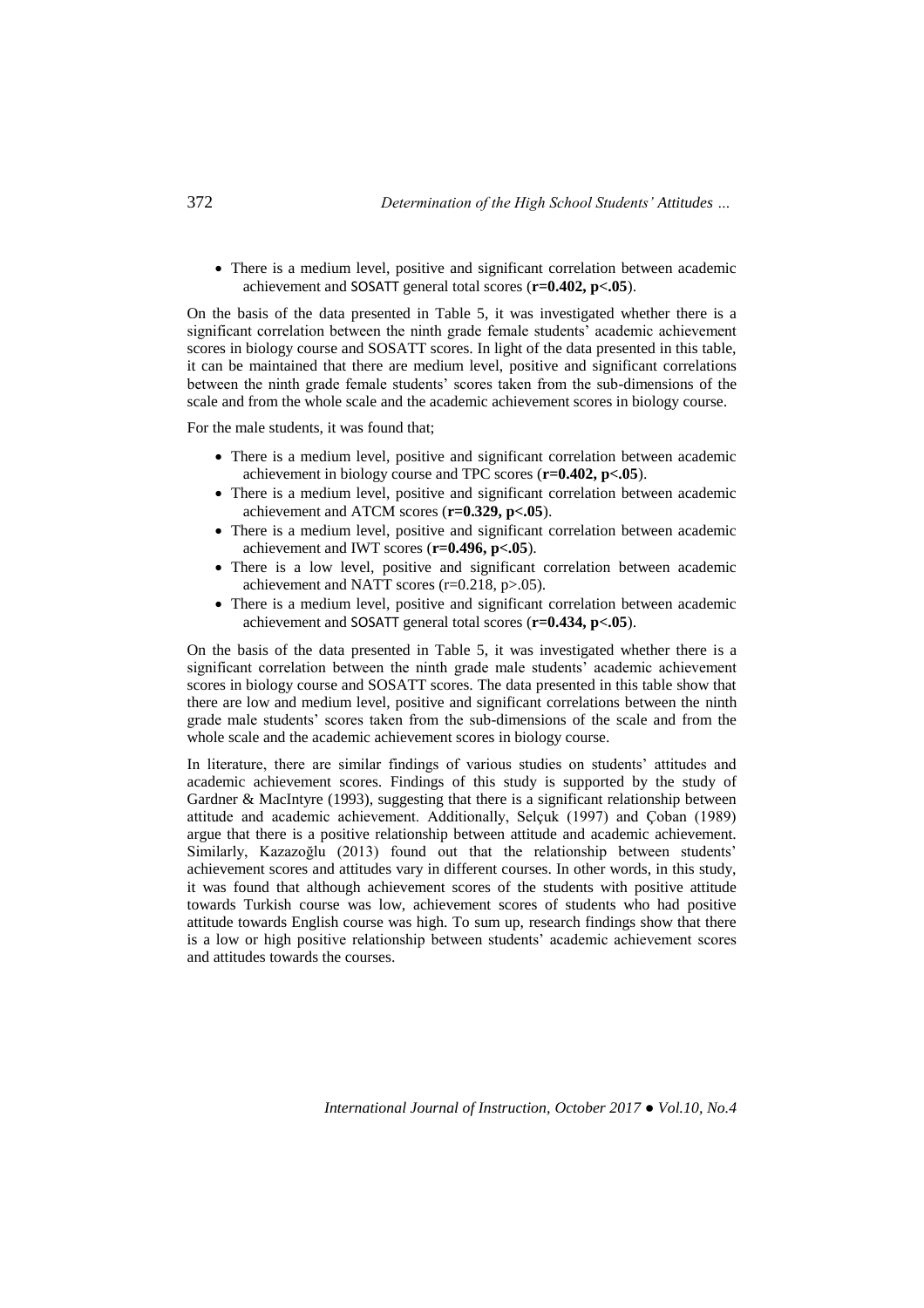#### **CONCLUSION AND SUGGESTIONS**

In the current study;

1. It was observed that the degree to which the high school students agree with the scale items is frequently or completely. Thus, it can be argued that the students' attitudes towards the teacher are positive in general.

2. It was found that the high school students' attitudes towards their teachers do not vary much throughout the high school years; but, in one sub-dimension of the scale (TPC), the ninth grade students have more positive attitudes and towards twelfth grade these attitudes become more negative. In the second sub-dimension of the scale (ATCM), on the other hand, the twelfth grade students' attitudes were found to be more positive. In the third sub-dimension of the scale (NATT), the twelfth grade students' attitudes were found to be more negative. For the whole scale, the students' attitudes towards their teachers were found to be not varying significantly depending on the grade level variable.

3. The gender of the ninth grade students was found to be not significantly affecting the students' attitudes towards the teacher in the total score of the scale. However, in the second sub-dimension of the scale (ATCM), the female students' attitudes towards the teacher's classroom management are more positive than those of the male students and in the third sub-dimension of the scale (NATT), the female students' attitudes are more negative. Low and medium level, positive and significant correlations between the ninth grade students' scores taken from the sub-dimensions of the scale and from the whole scale and the academic achievement scores in biology course were found.

5. Medium level, positive and significant correlations between the ninth grade female students' scores taken from the sub-dimensions of the scale and from the whole scale and the academic achievement scores in biology course were found.

6. Low and medium level, positive and significant correlations between the ninth grade male students' scores taken from the sub-dimensions of the scale and from the whole scale and the academic achievement scores in biology course were found.

In light of the findings of the current study, following suggestions can be made;

- 1. Though the students' attitudes towards their teachers were found to be positive in general, the correlation between the students' attitudes towards their teachers and academic achievement was found to be positive but low. Teachers can be suggested to establish more effective communication with their students and to use methods and strategies that can enhance academic achievement.
- 2. It was found that with students' increasing grade level, the students' attitudes towards their teachers' personality characteristics become more negative; thus, it can be suggested that teachers should exhibit more positive behaviors and democratic attitudes towards senior high school students.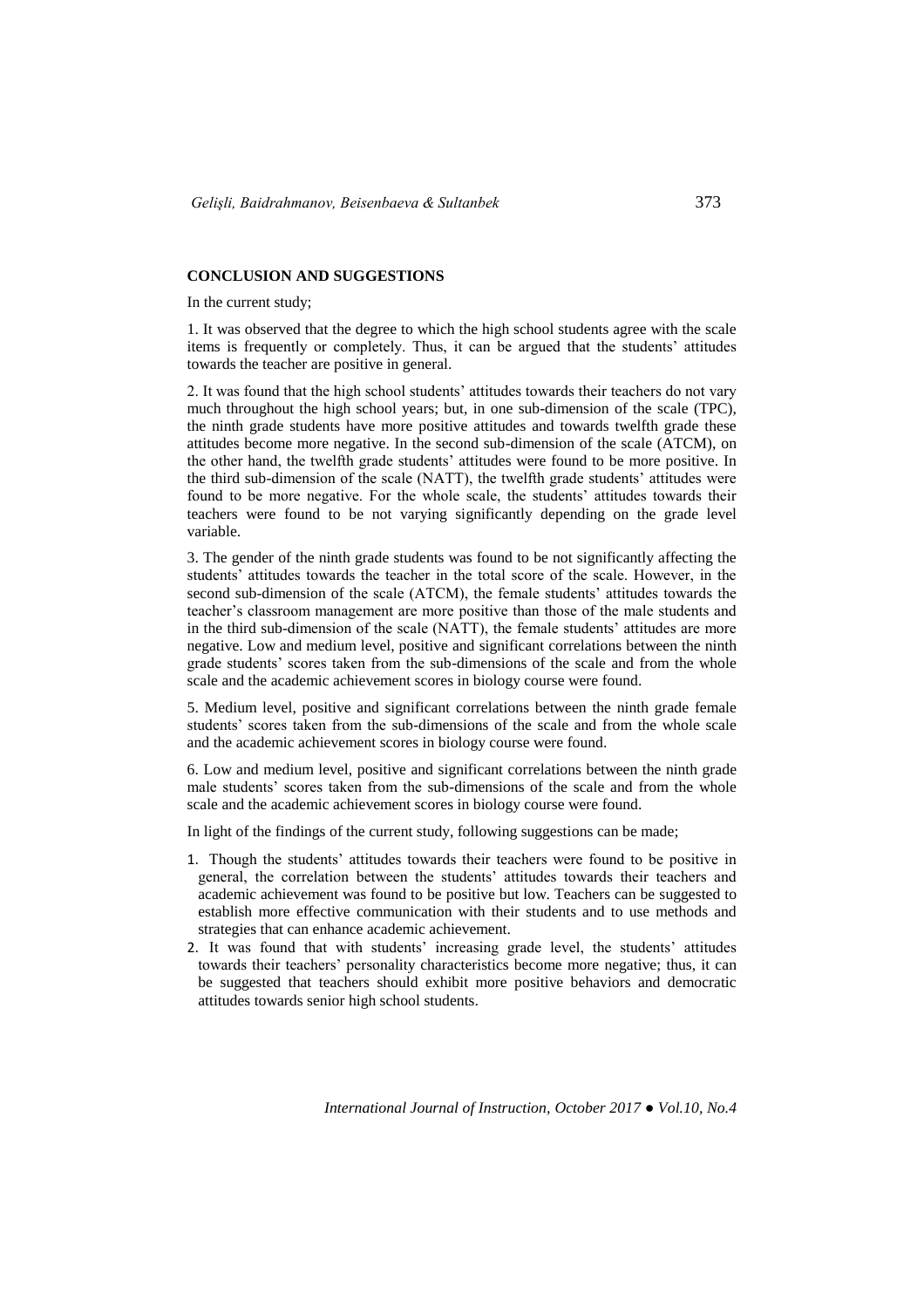#### **REFERENCES**

Açıkgöz, K. Ü. (1996). *Etkili öğrenme ve öğretme*. İzmir: Kanyılmaz Matbaası.

Aktepe, V., Tahiroğlu, M., & Sargın, S.(2014). İlkokul 4.sınıf öğrencilerinin sosyal bilgiler dersine yönelik tutumları, *Türkiye Sosyal Araştırmalar Dergisi*, 1, 259-272.

Anders, C., & Berg, R. (2005). Factors related to observed attitude change toward learning chemistry among university students, *Chemistry Education Research and Practice, 6*(1), 1-18.

Arslan, H. (2007). *İlköğretim okullarında istenmeyen davranışların düzeltilmesinde ödül ve cezanın öğrenci davranışları üzerindeki etkisi*. (Unpublished master thesis). Yeditepe Üniversitesi, İstanbul.

Bloom, S. B. (2012). *İnsan nitelikleri ve okulda öğrenme* (D.A. Özçelik, Trans.). Ankara: Pegem.

Büyüköztürk, Ş. (2013). *Sosyal bilimler için veri analizi el kitabı*. Ankara: Pegem.

Chidolue M. E. (1996).The relationship between teacher characteristics, learning environment and student achievement and attitude*. Studies in Educational Evaluation, 22*(3), 263-274.

Cüceloğlu, D. (2005). *İnsan ve davranışı: Psikolojinin temel kavramları*. İstanbul: Remzi.

Çoban, A. (1989). *Ankara merkez ortaokullarındaki son sınıf öğrencilerinin matematik dersine ilişkin tutumları.* (Unpublished master thesis). Gazi Üniversitesi, Ankara.

Çetin, Ş. (2006). Öğretmenlik mesleği tutum ölçeğinin geliştirilmesi (Geçerlik ve güvenirlik çalışması), *G.Ü. Endüstriyel Sanatlar Eğitim Fakültesi Dergisi*, 18, 28-37.

Erden, M. (2000). *Sınıf yönetimi*. İstanbul: Alkım.

Erdoğdu, M. (2006). Yaratıcılık ile öğretmen davranışları ve akademik başarı arasındaki ilişkiler. *Elektronik Sosyal Bilimler Dergisi. (5), 95-106.*

Erdoğdu, M. (2007). Ana baba tutumları ve öğretmen davranışları ile öğrencilerin akademik başarıları arasındaki ilişkiler. *SAÜ Eğitim Fakültesi Dergisi.* (14), 33-46.

Ergin, A. (2006). İlköğretim öğrencilerinin sosyal bilgiler dersine ilişkin tutumları. (Unpublished master thesis). *Pamukkale Üniversitesi, Denizli.*

Freedmann, J. L., Sears, D. O., & Carlsmith, J. M. (2003). *Sosyal psikoloji*. (A. Dönmez, Çev.). Ankara: İmge.

Gardner, R. C., & MacIntyre, P. D. (1993). A student's contribution to second language acquisition. Part II: Affective variables. *Language Teaching*, 26, 1-11.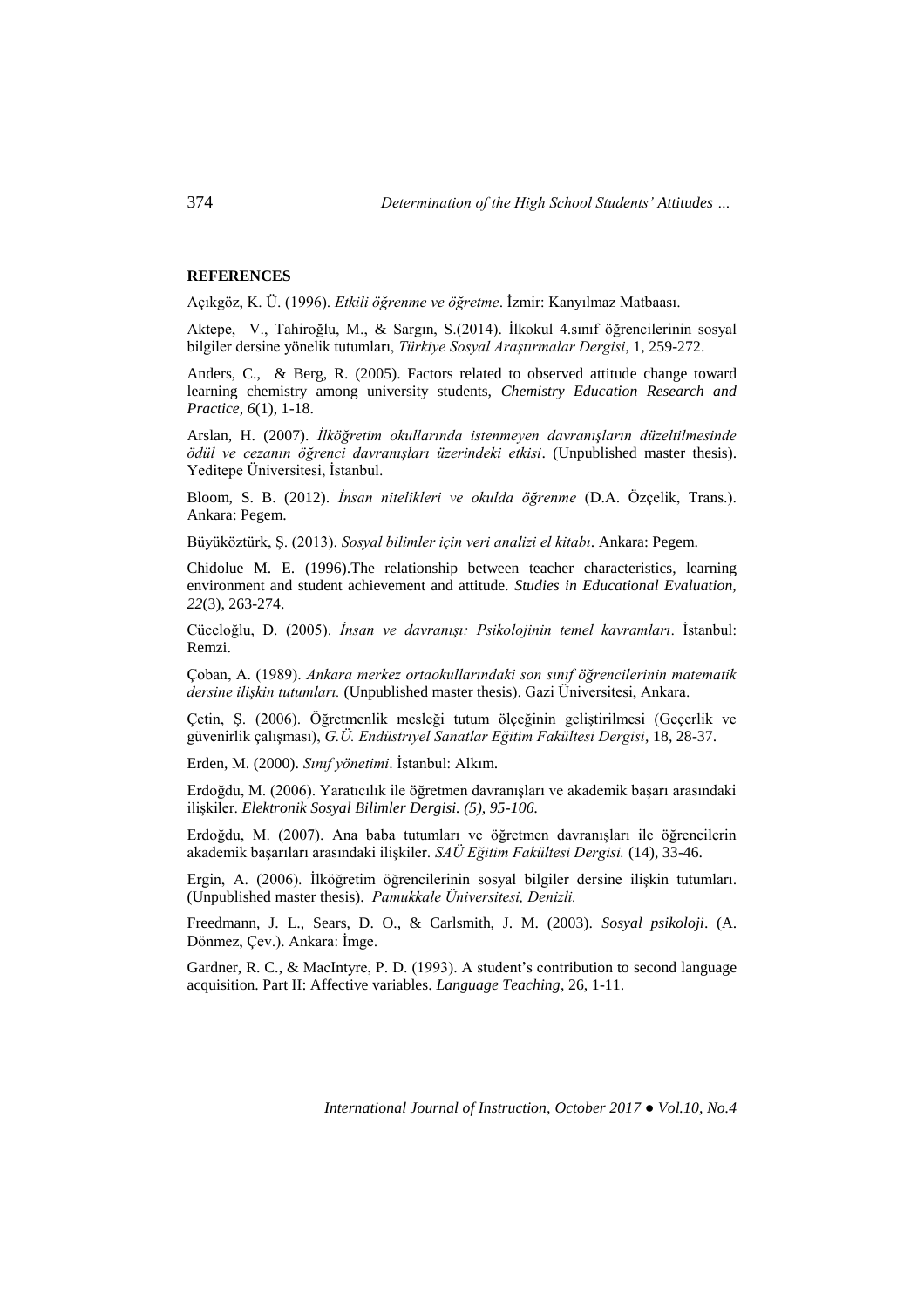Gelişli, Y., & Beisenbayeva, L. (2016, July). *Öğretmene yönelik tutum ölçeğinin (ÖYTÖ) geçerlik ve güvenirliği*. 2 nd İnternational Confererence on Lifelong Education and Leadership for all. Liepaja University, Liepaja-Latvia.

Good, T. L., & Brophy, J.E. (1997). *Looking in classrooms*. New York: Longman.

Green, S. B., & Salkind, N. J. (2008). *Using SPSS for windows and macintosh (Analyzing and Understanding Data–Fifth Edition)*. New Jersey: Pearson Prentice Hall.

Kağıtçıbaşı, Ç. (2013). *Günümüzde insan ve insanlar*. İstanbul: Evrim.

Kalaycı, Ş. (2005). *SPSS uygulamalı çok değişkenli istatistik teknikleri*. Ankara: Asil.

Karakuş, F. (2009). Sosyal bilgiler öğretiminde oluşturmacı öğrenme ve otantik değerlendirme yaklaşımlarının öğrencilerin sosyal bilgiler dersine yönelik tutumlarına ve kalıcılığa etkisi, *Çukurova Üniversitesi Eğitim Fakültesi Dergisi, 3*(36), 124-141.

Kazazoğlu, S. (2013). Türkçe ve ingilizce derslerine yönelik tutumun akademik başarıya etkisi, *Eğitim ve Bilim, 38*(170), 294-307.

Kılıç, D., & Aydın, S. M. (2016). Sınıf öğretmenlerinin sınıf yönetimi eğilimleri. *Ekev Akademi Dergisi*, 65, 469-484.

Ministry of National Education (MONE).(2014). *Başarısızlık nedenleri anketi sonuçları ve çözüm önerileri raporu*, Tatvan Rehberlik Araştırma Merkezi Müdürlüğü.

Metin, M. (2014). *Kuramdan uygulamaya eğitimde bilimsel araştırma yöntemleri*. Ankara: Pegem.

Özdamar, K. (2013). *Paket programlar ile istatistiksel veri analizi*. Eskişehir: Nisan.

Selçuk, E. (1997). *İngilizce dersine tutum ile bu dersteki akademik başarı arasındaki ilişki. (Unpublished master thesis).* Abant İzzet Baysal University, Bolu.

Semerci,N., & Semerci,Ç.( 2004). Türkiye'de öğretmenlik tutumları. *Fırat* University *Journal of Social Science, 14*(1), 137-146.

Sezgin, M. (2013). *Öğrencilerin matematiğe yönelik tutumlarının akademik özyeterlik algıları ve algıladıkları öğretmen davranışları açısından incelenmesi.* (Unpublished master thesis). İstanbul Üniversitesi, İstanbul.

Şerif, M., & Şerif, C. W. (1996). *Sosyal psikolojiye giriş* (M. Atakay & A. Yılmaz, Trans.). İstanbul: Sosyal.

Taş, S. (2005). *İlköğretim 6-7-8. sınıflarda matematik öğretiminde başarıya etki eden etmenler.* (Unpublished master thesis). Yüzüncü Yıl Üniversitesi, Van.

Turgut, M**.** F. (1992). *Eğitimde ölçme ve değerlendirme metotları*. Ankara: Saydam.

Varış, F. (1998). *Eğitim bilimlerine giriş*. İstanbul: Alkım.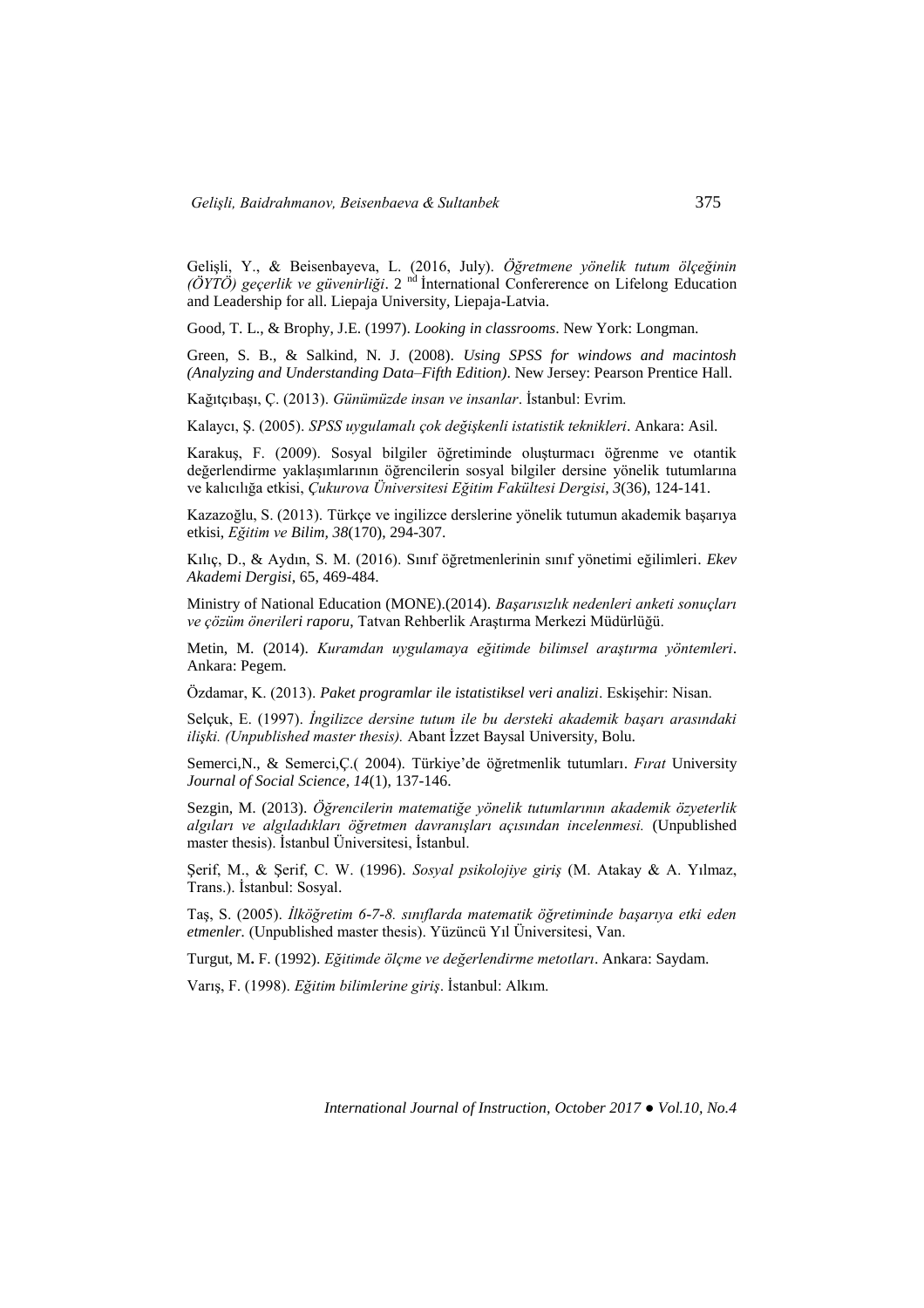Yılmazer, A., & Demir, S. B. (2014). Ortaokul öğrencilerinin sosyal bilgiler dersine ve sosyal bilgiler öğretmenine karşı tutumları ile akademik başarıları arasındaki ilişkinin incelenmesi, *Turkish Studies, 9*(2), 1705-1718.

Zan, R., & Di Martino, P. (2007). Attitude toward mathematics: Overcoming the positive/negative dichotomy. *The Montana Mathematics Enthusiast, Monograph*, *3*(2007), 157-168.

#### **Turkish Abstract Lise Öğrencilerinin Öğretmenlerine Yönelik Tutumlarının Belirlenmesi**

Bu araştırmada, lise öğrencilerinin öğretmenlerine yönelik tutumlarını, bazı değişkenlere, tutum ve başarıları arasındaki ilişkiye göre belirlemek amaçlanmıştır. Dolayısıyla çalışma, ilişki araştırması modeline göre tasarlanmıştır. Bu çalışmada öğrencilerin öğretmenlerine yönelik tutumlarını ortaya çıkarmak için "Öğrencilerin Öğretmene Yönelik Tutum Ölçeği (SOSATT)" veri toplama aracı olarak kullanılmıştır. Araştırma sonucunda öğrencilerin öğretmenlerine yönelik tutumlarının pozitif olduğu ve lise öğrencilerinin öğretmenlerine yönelik tutumlarının lise eğitiminde çok fazla değişmediği ve dokuzuncu sınıf öğrencilerinin öğretmenlerine yönelik tutumlarının cinsiyete göre önemli ölçüde değişmediği saptanmıştır.

Anahtar Kelimeler: öğretmen, tutum, başarı, öğrenci tutumu, lise öğrencileri, belirleme

#### **French Abstract Détermination des Attitudes des Lycéens envers Leurs Professeurs**

Dans l'étude actuelle, le but est de déterminer les attitudes des lycéens envers leurs professeurs selon quelques variables et la relation entre leurs attitudes et accomplissements. Ainsi, l'étude a été conçue selon le modèle d'enquête relationnel. Dans l'étude actuelle, "l'Échelle des Attitudes des Étudiants envers le Professeur (SOSATT)" a été utilisée comme un instrument de collecte de données pour susciter les attitudes des étudiants envers leurs professeurs. Il a été trouvé que les attitudes des étudiants envers leurs professeurs sont positives et les attitudes des lycéens envers leurs professeurs ne varient pas beaucoup partout dans leur éducation de lycée et les attitudes des étudiants de troisième envers leurs professeurs ne varient pas significativement selon le genre en termes du score total pris de l'échelle.

Mots Clés: professeur, attitude, accomplissement, les attitudes d'étudiants, lycéens, détermination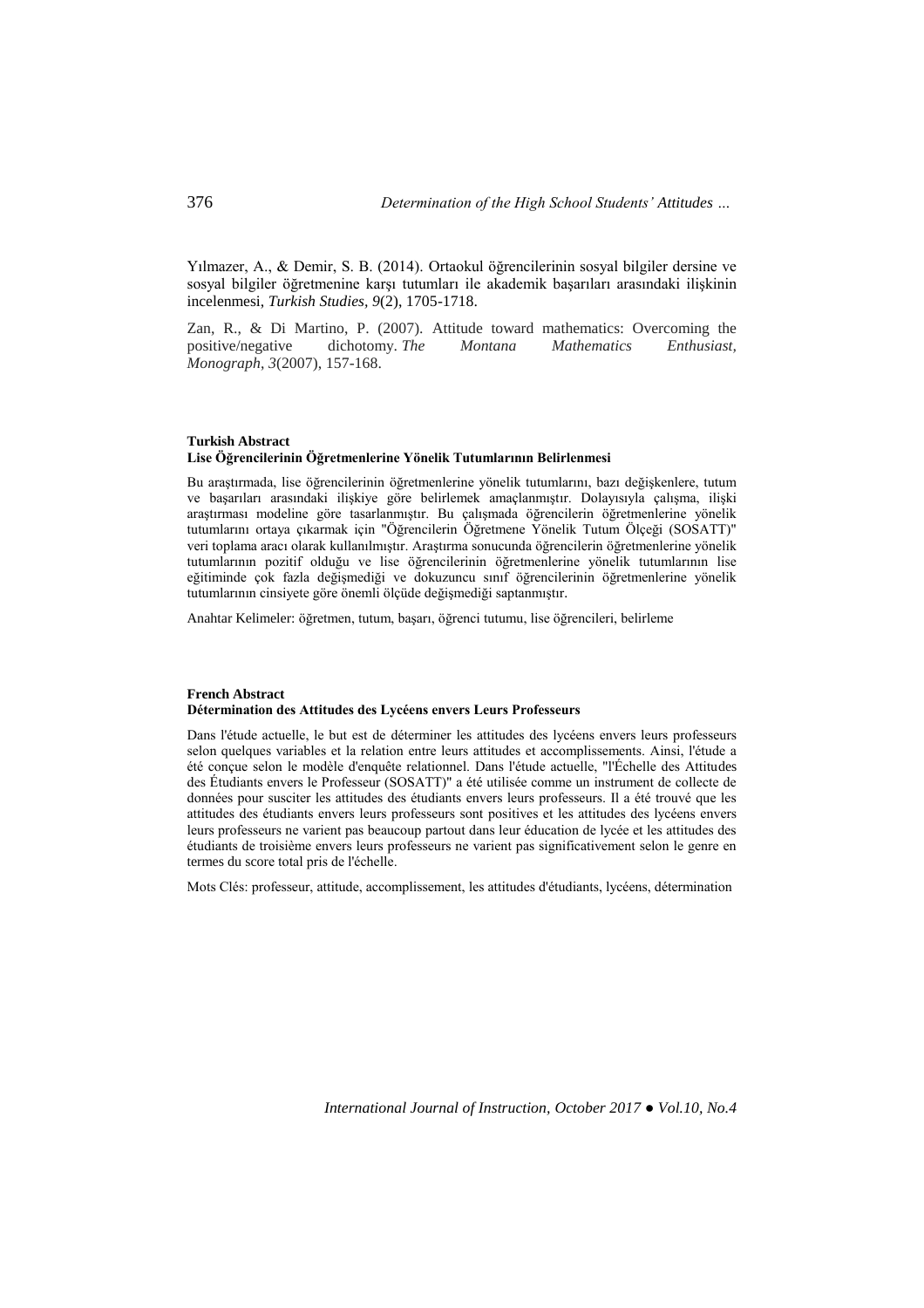#### **Arabic Abstract**

#### **تحديد مواقف طلبة المدارس الثانوية تجاه معلميهم**

تهدف الدراسة الحالية إلى تحديد مواقف طالب المدارس الثانوية تجاه معلميهم تبعا لبعض المتغيرات والعالقة بين مواقفهم وإنجازاتهم. وهكذا، تم تصميم الدراسة وفقا لنموذج المسح العالئقي. في الدراسة الحالية، تم استخدام "مقياس اتجاهات الطالب تجاه المعلم" (SOSATT) كاداة لجمع البيانات لاستخلاص مواقف الطلاب تجاه معلميهم. وتبين أن مواقف الطلبة تجاه معلميهم إيجابية، وأن مواقف طلبة المدارس الثانوية تجاه معلميهم ال تختلف كثيرا في تعليمهم الثانوي، كما أن مواقف طلبة الصف التاسع من معلميهم ال تختلف اختالفا كبيرا حسب نوع الجنس من حيث من الدرجة الكلية المأخوذة من المقياس**.**

الكلمات الرئيسية: المعلم، والموقف، واإلنجاز، والمواقف الطالب، طالب المدارس الثانوية، والعزم

#### **German Abstract Ermittlung der Einstellungen der High School Students Gegenüber Ihren Lehrern**

In der aktuellen Studie ist es das Ziel, die Haltung der Schülerinnen und Schüler gegenüber ihren Lehrern abhängig von einigen Variablen und dem Verhältnis zwischen ihren Einstellungen und Leistungen zu bestimmen. So wurde die Studie nach dem relationalen Vermessungsmodell entworfen. In der aktuellen Studie wurde " The scale of student Attitudes towards the Teacher (SOSATT)" als Datenerfassungsinstrument verwendet, um die Einstellung der Schüler gegenüber ihren Lehrern hervorzurufen. Es wurde festgestellt, dass die Einstellung der Schüler gegenüber ihren Lehrern positiv ist und die Haltung der Schülerinnen und Schüler in Bezug auf ihre LehrerInnen nicht viel in ihrer Hochschulausbildung variiert und die Einstellung der neunten Schülerinnen und Schüler zu ihren Lehrern nicht unterschiedlich von Geschlecht unterschiedlich ist der Gesamtpunktzahl aus der Skala.

Schlüsselwörter: lehrer, haltung, leistung, schüler-einstellungen, gymnasiasten, entschlossenheit

#### **Malaysian Abstract Penentuan Sikap Pelajar Sekolah Menengah ke Arah Guru Mereka**

Dalam kajian semasa, matlamatnya adalah untuk menentukan sikap pelajar sekolah menengah ke arah guru mereka bergantung kepada beberapa pemboleh ubah dan hubungan antara sikap dan pencapaian mereka. Oleh itu, kajian ini direka bentuk mengikut model kaji selidik hubungan. Dalam kajian semasa, "Sikap Skala Pelajar terhadap Guru (SOSATT)" digunakan sebagai alat pengumpulan data untuk menimbulkan sikap pelajar terhadap guru mereka. Didapati bahawa sikap pelajar terhadap guru mereka adalah positif dan sikap pelajar sekolah menengah ke arah guru mereka tidak banyak berubah sepanjang pendidikan sekolah menengah dan sikap pelajar kelas kesembilan terhadap guru mereka tidak bervariasi dengan ketara oleh jantina daripada jumlah skor yang diambil daripada skala.

Kata Kunci: guru, sikap, pencapaian, sikap pelajar, pelajar sekolah menengah, tekad